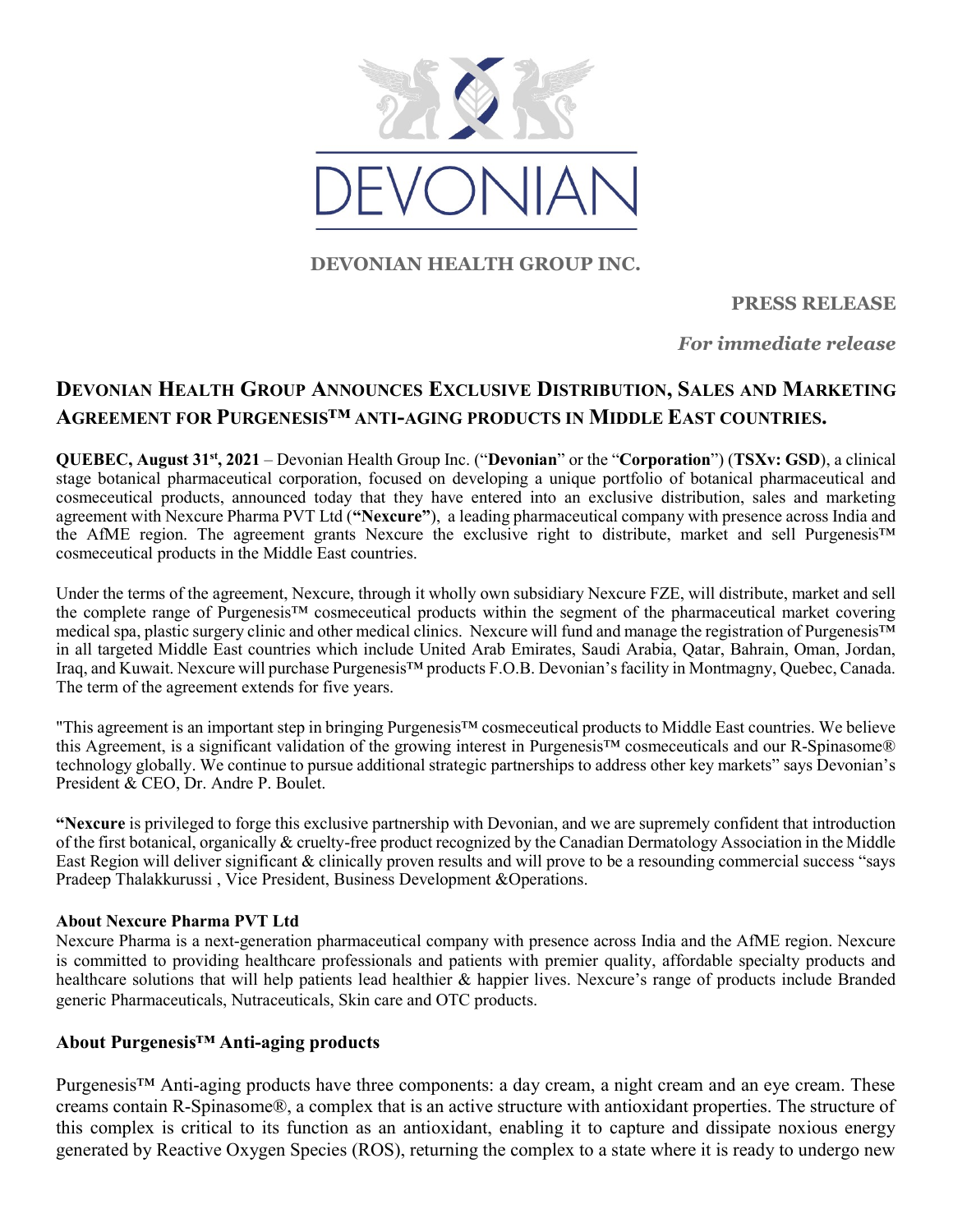

activation cycles. It is this dynamism and capacity to regenerate that provides R-Spinasome® with unprecedented, long-lasting antioxidant activity. A clinical study involving 72 subjects (aged 35-72years) was conducted to evaluate the performance of Purgenesis™ Anti-aging product line compared with two other leading prestige brands over a 28-day period of use. The results indicate that Purgenesis™ Anti-aging line is significantly superior to leading prestige brands in terms of its anti-wrinkle, firmness and hydration effects. Purgenesis™ Anti-aging treatment is patent protected in Japan, Canada, United States and Europe (#JP 5952261; #CDN 2,699,6765; #US 13/261,472, #EUR 11 768 299.7). The product has been recognized by the Canadian Dermatology Association's Skin Health Program™.

#### About Devonian

Devonian Health Group Inc. is a late-stage botanical pharmaceutical corporation with novel therapeutic approaches to targeting unmet medical needs. Devonian's core strategy is to develop prescription botanical drugs from plant materials and algae for the treatment of inflammatory-autoimmune diseases including but not limited to ulcerative colitis and atopic dermatitis. Based on a foundation of over 15 years of research, Devonian's focus is further supported by a US-FDA set of regulatory guidelines favouring a more efficient drug development pathway for prescription botanical drug products over those of traditional prescription medicines. Devonian's flagship product, Thykamine™, the first pharmaceutical product issued from Devonian's SUPREX™ platform, is a highly innovative product for the prevention and treatment of health conditions related to inflammation and oxidative stress. The anti-inflammatory, anti-oxidative and immunomodulatory properties of Thykamine™ have been demonstrated by a considerable number of in vitro and in vivo studies as well as in a Phase IIa clinical study in patients with Mild-to-Moderate distal Ulcerative Colitis and in a large phase 2clinical trial in adult patients with Mild-to-Moderate Atopic Dermatitis. The product is now ready to move into phase 3 clinical development.

Devonian is also involved in the development of high-value cosmeceutical products leveraging the same proprietary approach employed with their pharmaceutical offerings. Devonian Health Group Inc. was incorporated in 2015 and is headquartered in Québec, Canada where it owns a state-of-the art extraction facility with full traceability 'from the seed to the pill'. Acquired in 2018, Altius Healthcare Inc., its commercialization subsidiary, brings opportunities for further diversification and growth potential. Devonian is traded publicly on the TSXV Exchange (TSXv:GSD).

For more information, visit www.groupedevonian.com

### Forward Looking Statements

This press release contains forward-looking statements about Devonian's objectives, strategies and businesses that involve risks and uncertainties. These statements are "forward-looking" because they are based on our current expectations about the markets we operate in and on various estimates and assumptions. Actual events or results may differ materially from those anticipated in these forward-looking statements if known or unknown risks affect our business, or if our estimates or assumptions turn out to be inaccurate. Such risks and assumptions include, but are not limited to, Devonian's ability to develop, manufacture, and successfully commercialize value-added pharmaceutical and dermo-cosmeceutical products, the availability of funds and resources to pursue R&D projects, the successful and timely completion of clinical studies, the ability of Devonian to take advantage of business opportunities in the pharmaceutical and dermo-cosmeceutical industries, uncertainties related to the regulatory process and general changes in economic conditions. You will find a more detailed assessment of the risks that could cause actual events or results to materially differ from our current expectations in Devonian's prospectus dated April 21<sup>st</sup>, 2017, under the heading "Risk Factors" related to Devonian's business. As a result, we cannot guarantee that any forward-looking statement will materialize. We assume no obligation to update any forward-